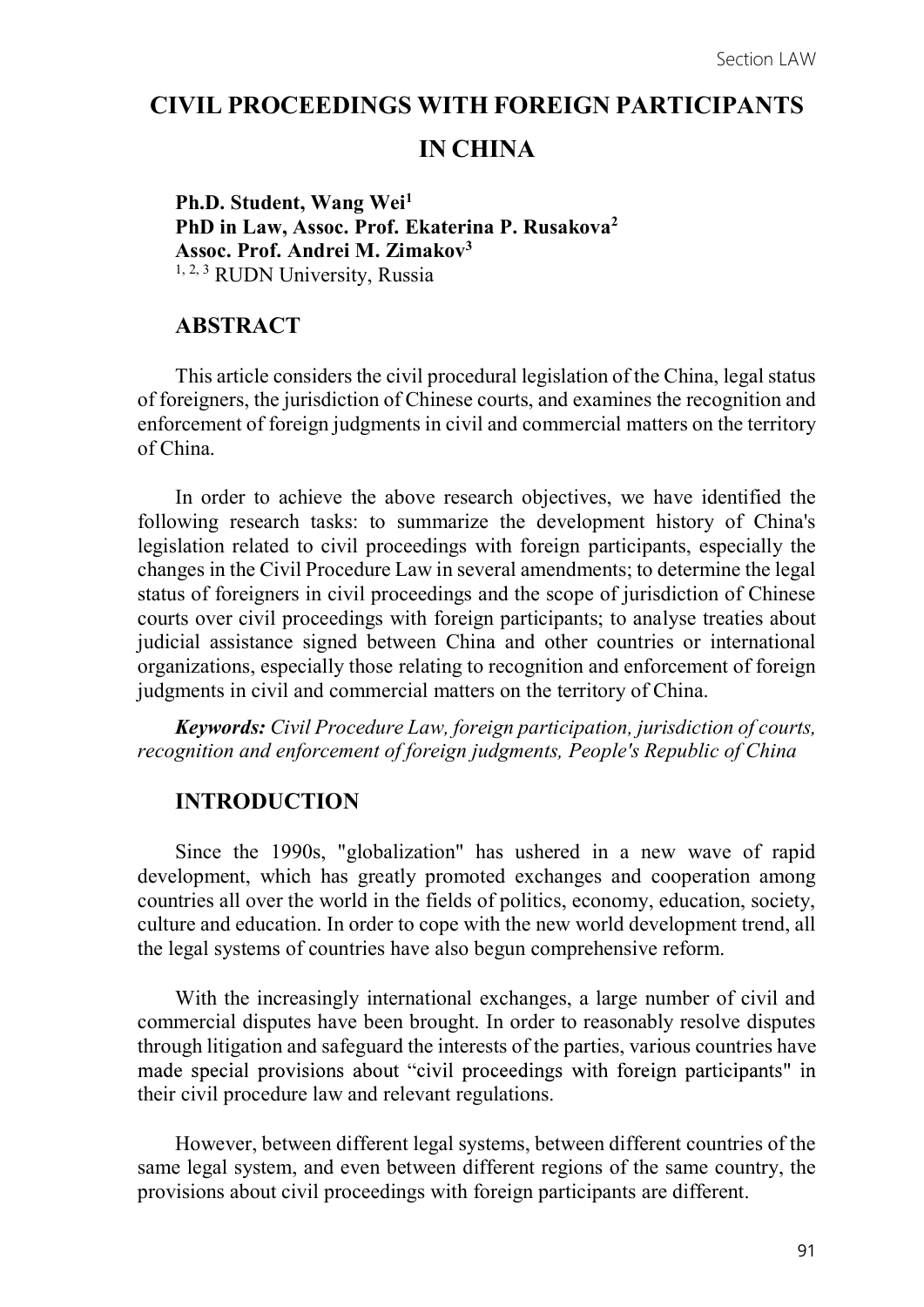Therefore, civil proceedings with foreign participants have increasingly become the focus of attention of all countries, and it is necessary to study the relevant laws and regulations in different countries, which can promote the protection of civil rights, the guarantee of fairness and justice, the reform of judicial system, and the cooperation of judicial system among countries [3].

### METHODS AND METHODOLOGY

The methodological basis of this research is general theoretical, abstraction, concretization, logical and functional analyses. The scientific novelty of this research consists of a comprehensive study of the legal instruments of the Institute of civil proceedings with foreign participants in the legal field of China, and a comparison with relevant legislation in other countries.

The main regulatory framework of the current research is The Civil Procedure Law of the People's Republic of China (hereinafter referred to as the CPL of the PRC or CPL) [1] of April 9, 1991, and then 3 amendments were made (as of July 30, 2020, the last amendment is dated June 27, 2017). Since that, Chinese procedural law has been developing for almost three decades.

In most cases, legal proceedings in cases involving foreign participants apply the basic rules of the CPL of the PRC, and in Section IV of the CPL of the PRC "Special Provisions Concerning Proceedings in Civil Cases with the Participation of Foreign participants", a number of special issues are regulated: general principles, jurisdiction, service of documents, terms and legal assistance.

### RESULTS

Since the promulgation of the "reform and opening up" policy, China's economy has developed continuously. At present, China is the second largest country in the world in terms of GDP. In order to deal with the increasing civil and commercial disputes, which with foreign participants, China has amended the Civil Procedure Law for many times, by drawing lessons from the relevant legislation of western countries and summing up its own judicial practice experience, a unique model has been formed.

1. The legal status of foreigners in civil proceedings with foreign participants.

According to Art. 5 CPL of the PRC, foreign citizens, stateless persons, foreign enterprises and organizations, acting in the people's courts as plaintiffs and defendants, have procedural rights and bear procedural duties on an equal basis with citizens, legal entities and other organizations of the PRC. This means that these individuals are endowed with the same legal status as Chinese citizens and organizations.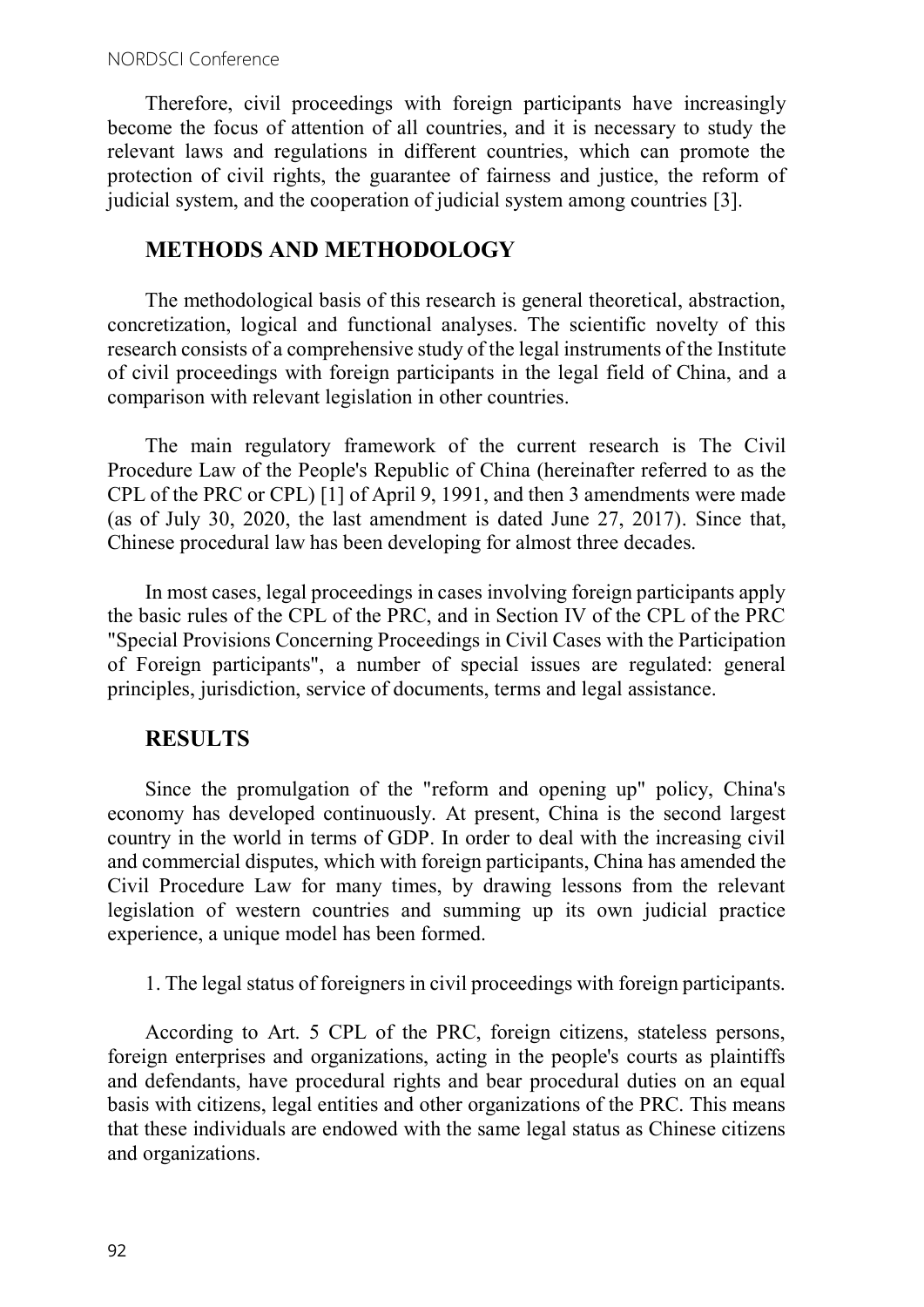But the extension of the national regime to foreign entities is conditional, paragraph 2 of Art. 5 of the CPL of the PRC says, that if the courts of foreign states impose restrictions on the civil procedural rights of citizens, legal entities, and other organizations of the PRC, the people's courts apply reciprocal restrictions on the civil procedural rights of citizens, enterprises and organizations of these states.

The legal system is an important part of the national judicial system, which can only be applied in each own country and not abroad. Most sovereign states do not allow the foreign judiciary to interfere in their country's legal affairs, this is a recognized principle at the international level. Thus, lawyers can generally only engage in legal representation as a lawyer in the courts of their own country, and not in foreign courts [2].

Therefore, when foreigners appear in court proceedings in China as plaintiffs and defendants, they are entitled to conduct the case through a procedural representative. According to Art. 528 and Art. 529 Interpretation of the Supreme People's Court on the Application of the Civil Procedure Law of the People's Republic of China (hereinafter referred to as the Interpretation) [4], foreigners can authorize the representation of fellow citizens or a lawyer of their country, but he is not allowed to participate in the trial as a lawyer. If they need to authorize a lawyer, they can only authorize a lawyer of the PRC (Article 263 of the CPL of the PRC). In fact, it is difficult for foreign lawyers to participate in the trial even as fellow citizens, according to Art. 58 of the CPL of the PRC, the parties, legal representatives may authorize one or two representatives to conduct the case: lawyer, close relative, citizen recommended by the community of or the entity employing a party or recommended by a relevant social group, as well as other citizens admitted by the people's court may be representatives in court. And so, the sphere of foreigners who can be representatives in court was limited to a lot. It should be noted that foreigners can be represented by consuls of the respective states with powers, but in courts, consuls will be without diplomatic immunity and privileges.

With regard to diplomatic immunity and privileges, Art. 261 of the CPL of the PRC provides that civil actions instituted against foreign nationals, foreign organizations or international organizations which enjoy diplomatic privileges or immunities shall be governed by the relevant laws of the PRC and the international treaties concluded or acceded to by the PRC. In addition, the Supreme People's Court of the PRC further identified some entities enjoying diplomatic powers and settled that in a civil case filed with the People's Court [5], in which the defendant or a third party is any of the subjects enjoying privileges or immunity in the PRC, the People's Court, before deciding on its adoption, must submit it to the highest people's court; the Supreme People's Court, agreeing to be adopted, will submit its findings to the Supreme People's Court. Until the Supreme People's Court gives an answer, the case is considered rejected.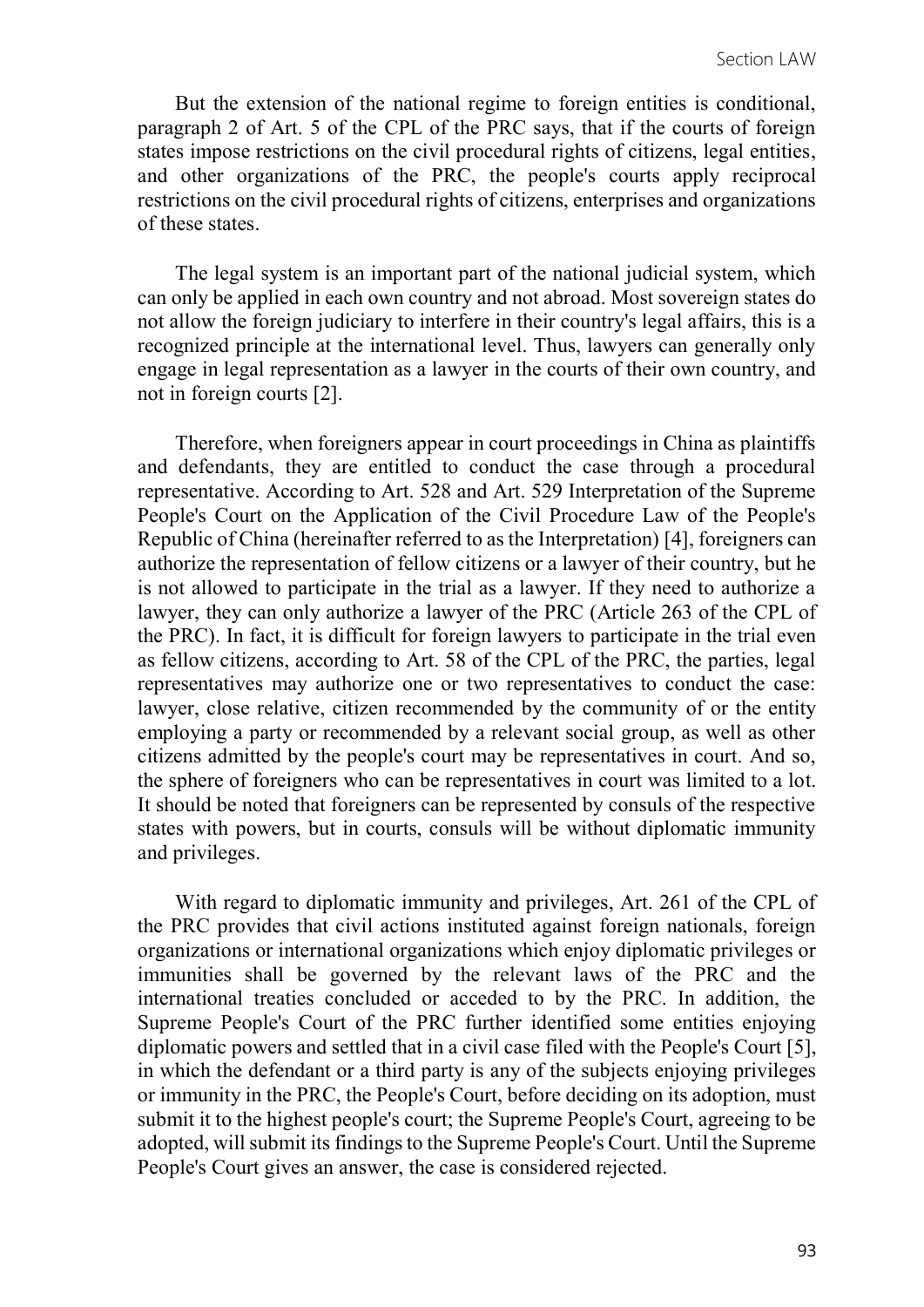#### NORDSCI Conference

The main content of these provisions is that prior to the adoption of these cases, the "procedure of internal court reporting" must be activated. It should be noted that if the subject is the plaintiff in the case and the people's court has jurisdiction, then the court can accept the case without the "internal court" reporting procedure". Of course, the relevant provisions show respect for the diplomatic representatives of foreign states accredited in the PRC, and caution when resolving disputes with the participation of special foreign participants.

2. The scope of jurisdiction of Chinese courts over civil proceedings with foreign participants.

The jurisdiction of cases with the participation of foreign participants in courts is understood as the delineation of competence between the courts of different states in relation to cases with the participation of a foreign element, and each sovereign state determines its competence in cases with foreign elements [6]. Determining the jurisdiction of a civil dispute has a high political and legal significance; in practice, in specific cases, the definition of jurisdiction has a huge impact on the results of the trial, which may differ depending on which legal system the court belongs to. It can even influence the results - court decisions will be recognized and enforced by the relevant foreign courts or not.

As countries of continental law, the current legislation of China adopted the most common principle of determining jurisdiction as the main one: based on the place of residence of the defendant. In addition, when determining jurisdiction, there are still other principles, for example: on the basis of the citizenship of the parties or a party to the case, on the basis of the personal presence of the defendant or his property in the territory of the state when filing a claim and on the basis of the location of the disputed immovable thing.

The jurisdiction of cases to the courts of general jurisdiction of the PRC is established by the norms combined in Ch. 2 CPL of the PRC. And in section IV there is a separate chapter 24 "Jurisdiction", which contains additional specific provisions based on general rules. In general, except for some special cases, the provisions for determining the jurisdiction of cases involving foreign participants and cases involving domestic persons are almost the same in the PRC.

According to Art. 24 of the CPL of the People's Republic of China, claims brought in disputes arising from contracts are subject to the jurisdiction of the people's court at the place of residence (location) of the defendant or at the place of execution of the contract. But in disputes arising from contracts, or in other property disputes in which the defendants do not have a place of residence (location) on the territory of the PRC, according to Art. 265 CPL, and if the contract was concluded or is subject to execution on the territory of the PRC, or the property that is the subject of the claim is located on the territory of the PRC, or the defendant has a representative office in the PRC, these disputes may be subject to the jurisdiction of the People's Court in the PRC at the place the signing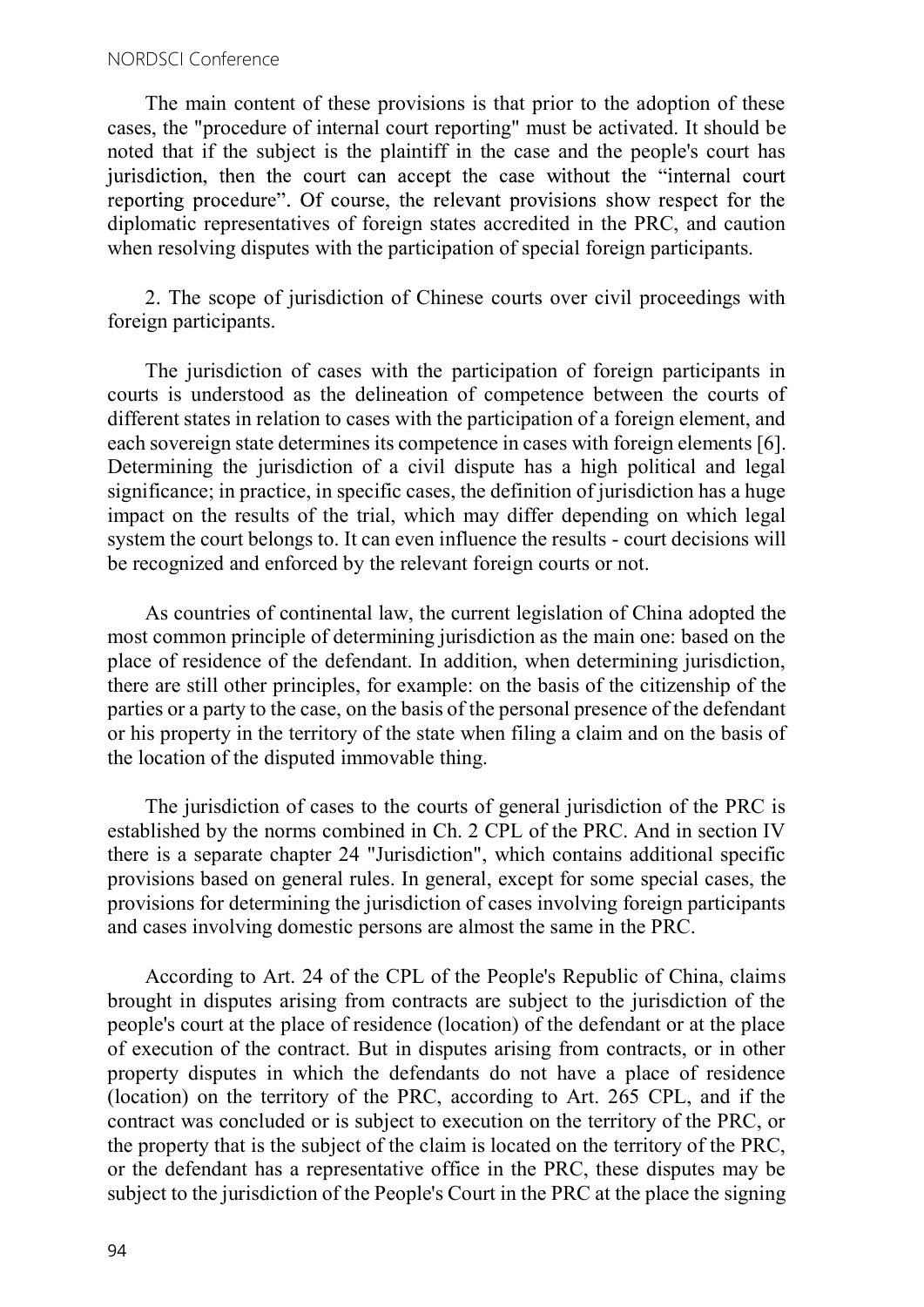of the contract, the place of execution of the contract, the location of the property that is the subject of the claim, the place of possible seizure of property, the place of committing actions that violate the rights, or the location of the representative office.

The purpose of this provision is to expand the jurisdiction of the Chinese courts in the resolution of disputes related to international commercial contracts and property rights in the case when the place of residence (location) of the defendants is not in the PRC. Thus, only on the territory of the PRC can one find the indicated legal ties, people's courts where legal relations will be settled by their jurisdiction.

Just like the civil procedure law in most civil law countries, the CPL of the PRC also has corresponding provisions on contractual jurisdiction, the parties can choose, by agreement between themselves, the territorial jurisdiction for a given case before it is accepted by the court for its proceedings, provided that the conditions regarding generic and exclusive jurisdiction are not violated. According to Art. 34 of the CPL of the PRC, the parties to disputes arising from contracts or other property disputes may, in a contract concluded in writing, by agreement, choose the jurisdiction of the People's Court at the place of residence (location) of the defendant, place of execution of the contract, place of signing the contract, the place of residence (location) of the plaintiff, the location of the thing. This means, for the application of contractual jurisdiction, there are restrictions on the nature of cases that arise from contracts, or on other property disputes, and the people's courts, which are chosen by the parties, must have legal ties with the disputes.

However, the Special Maritime Procedure Law of the PRC overcame these restrictions, according to Art. 8 of this Law, on maritime disputes, in the case where both parties are foreign citizens, stateless persons, foreign enterprises or organizations, they can, in a written agreement, by agreement, choose the Chinese courts to resolve disputes, regardless of the place of residence (location) of the defendant, place of performance of the contract, place of signing of the contract, place of residence (location) of the plaintiff, location of the thing in the territory of the PRC or not [8].

Of fundamental importance is the exact designation of the boundaries of exclusive jurisdiction for certain categories of cases, which are exhaustively listed in Art. 33 CPL of the PRC: claims brought in disputes related to real estate are subject to the jurisdiction of the people's court at the location of the real estate; claims for disputes arising in connection with the operation of ports are subject to the jurisdiction of the people's court at the location of the port; claims in disputes related to inheritance are subject to the jurisdiction of the People's Court at the last place of residence of the testator or at the location of the main inheritance. And Art. 266 of the CPL of the PRC states that claims brought in disputes arising from agreements on joint ventures with Chinese and foreign capital, agreements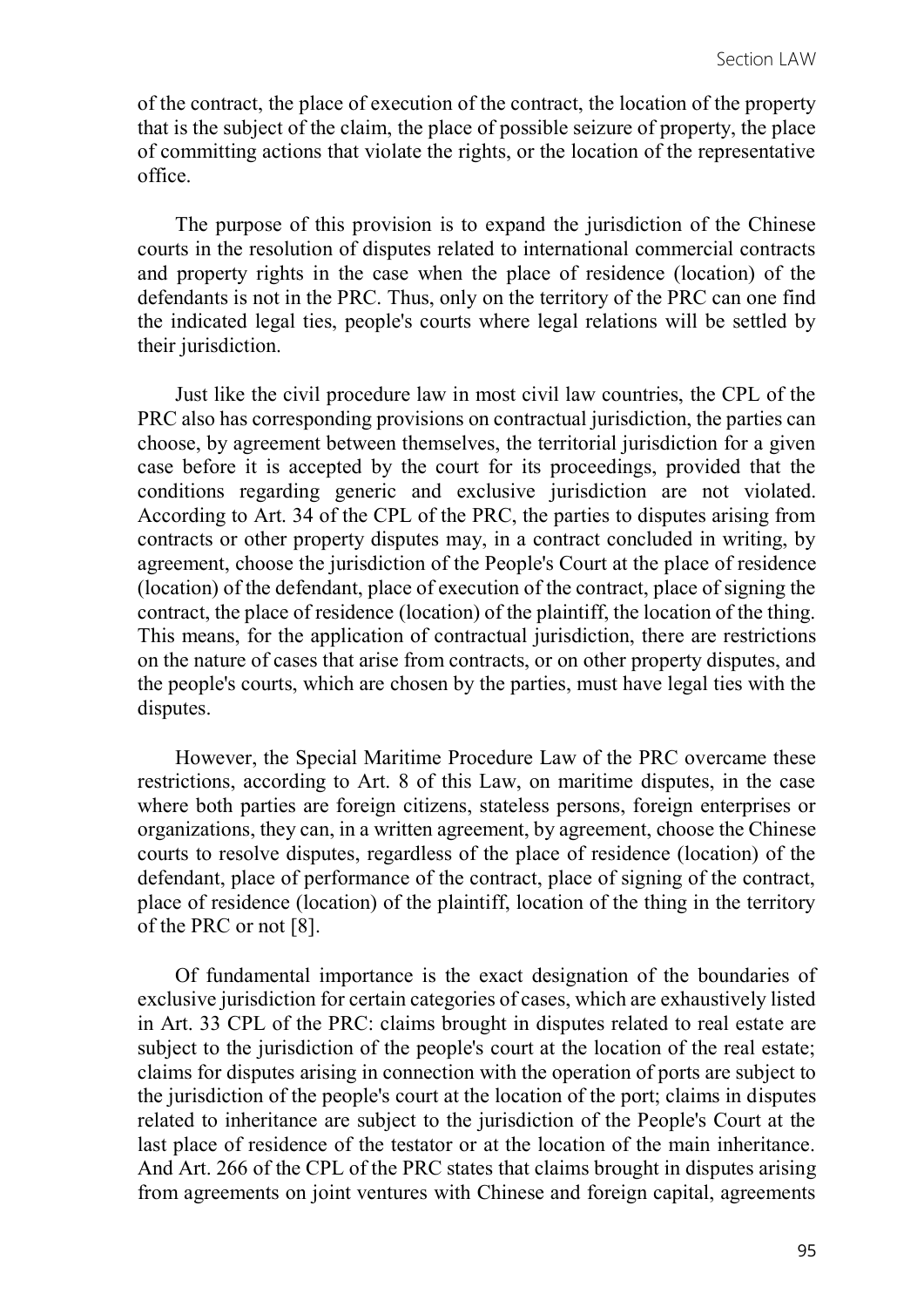on cooperative enterprises with Chinese and foreign participation, agreements on joint exploration and development of natural resources subject to execution in the PRC, also are under the jurisdiction of the People's Courts of the PRC.

It should be noted that in order to apply the relevant legal provisions on exclusive jurisdiction, the three types of claims indicated in Art. 266 are required because the place of execution of contracts is in the PRC and at least one party to the dispute is Chinese [9].

3. Recognition and enforcement of decisions of foreign courts in China.

Issues related to legal assistance are also very important, including ordering the service of documents, obtaining evidence, recognition and enforcement of decisions of foreign courts, etc., which are governed by international conventions, bilateral international treaties and national sources of law.

The main national source is Ch. 27 CPL of the PRC. According to Art. 261 of the CPL of the PRC, recognition and enforcement of a decision or ruling of a foreign court that has entered into legal force, if necessary, its recognition and execution by a PRC court can be requested by filing an application directly by the party itself to the middle level people's court according to the rules of jurisdiction, or by applying a foreign court states to the people's court in accordance with international treaties concluded by this state with the PRC or in which they participate, or on the basis of the principle of reciprocity.

Until Aug. 25, 2020, the People's Republic of China is a party to 38 bilateral interstate treaties on mutual legal assistance in civil and commercial matters. 34 of these states (France, Poland, Mongolia, Romania, Russia, Belarus, Spain, Ukraine, Cuba, Italy, Egypt, Bulgaria, Turkey, Kazakhstan, Cyprus, Greece, Hungary, Kyrgyzstan, Uzbekistan, Tajikistan, Morocco, Vietnam, Tunisia, Laos, Lithuania, North Korea, United Arab Emirates, Kuwait, Brazil, Argentina, Peru, Algeria, Bosnia and Herzegovina, Ethiopia) have concluded agreements with China on mutual recognition and enforcement of judgments.

For the recognition and enforcement of decisions of foreign state courts in the PRC, Art. 282 of the CPL of the PRC and Art. 543-544 Interpretation of the Supreme People`s Court on the Application of the CPL Law of the PRC, these provisions provide for the form, content and language of applications, terms for filing and consideration by the court, grounds for a positive decision, etc. When considering a case, in the presence of bilateral interstate treaties with these states, the People's Court of the PRC checks whether the decisions of foreign courts have entered into force and whether they violate the fundamental principles of law or sovereignty, security and public order of the PRC state. In addition, the People's Court of the PRC is still considering whether foreign courts have jurisdiction to consider these disputes, of course, the Chinese courts are not entitled to determine this using the CPL of other states, but simply consider the relevant cases for the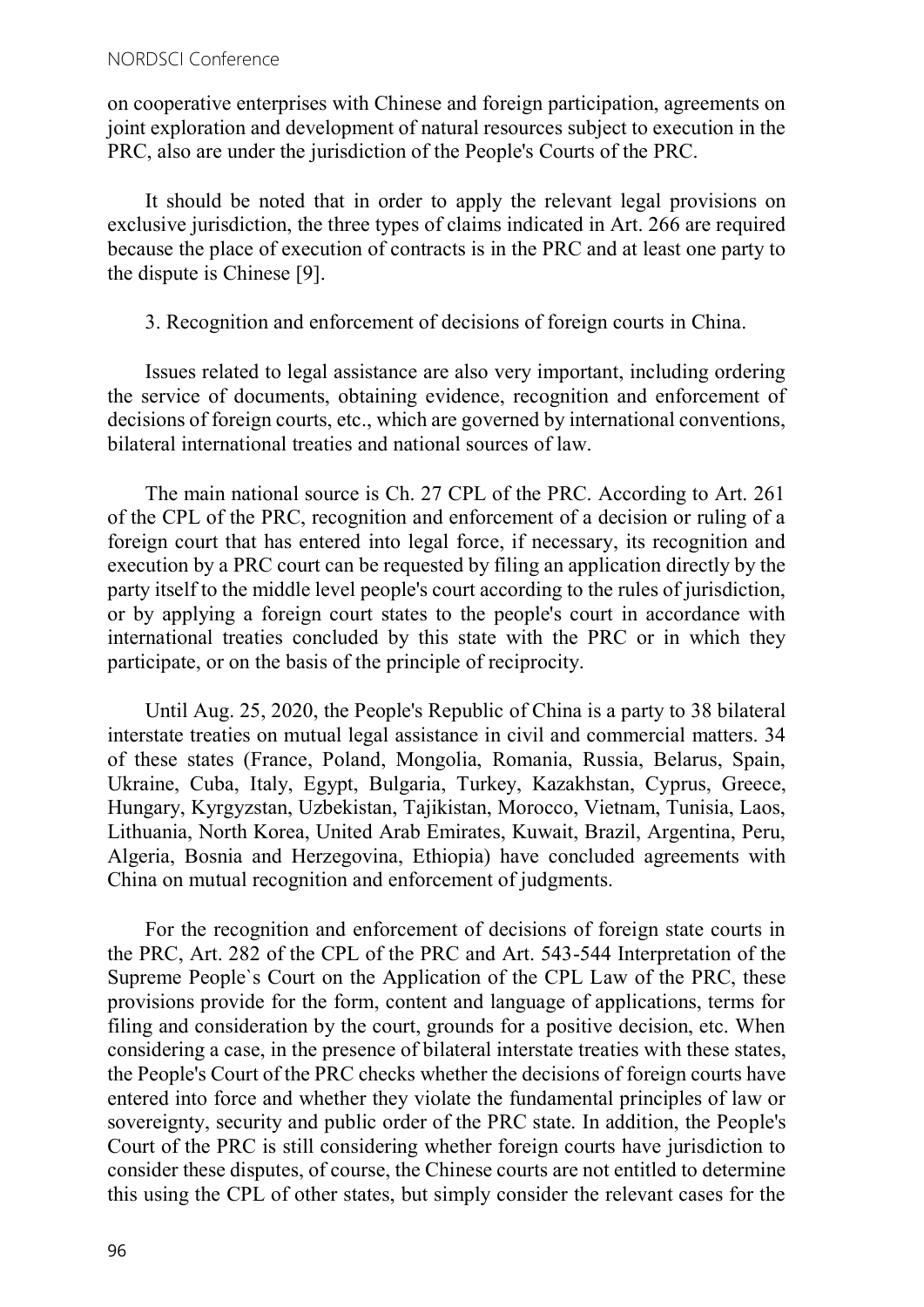presence or absence of exclusive jurisdiction of the PRC courts. If so, the People's Courts of the PRC will refuse to recognize and enforce foreign judgments.

Although, as a rule, the people's courts of the PRC do not recognize and enforce decisions of foreign courts in the event that China has not concluded agreements on mutual legal assistance with the relevant states, but according to Art. 544 Interpretation of the Supreme People`s Court on the Application of the CPL Law of the PRC, decisions of foreign courts on divorce are not limited. Thus, decisions to divorce may not be limited to legal aid treaties and the principles of reciprocity. It is worth noting that the People's Courts of the PRC do not fully recognize the dissolution of marital relations in the decisions of foreign courts, and do not recognize in terms of the division of matrimonial property, raising children, etc.

### DISCUSSION

Through the historical analysis, comparative analysis, and summarizes etc., it can be said that the current Chinese legislation regarding the regulation of proceedings in cases with foreign participants corresponds to the real needs in practice. Foreigners have relatively equal legal rights, and the determination of the jurisdiction of the court has basically adopted international standards. In the area of judicial assistance, China has achieved in-depth cooperation with many countries.

However, in recent years, the number of civil disputes related to digital rights has gradually increased. Because of the characteristics of the Internet, the proportion of foreign parties in these cases is significantly higher. The article Digital rights as a new object of civil rights: Issues of substantive and procedural law" (Rusakova, E.P., Frolova, E.E., Gorbacheva, A.I.) demonstrates that as a new civil right, the cases involved in digital rights become more complex, so the use of digital methods to protect civil rights has become the development direction of the judicial system of various countries [7].

### **CONCLUSION**

Today, in the field of civil procedural law, the legal systems all over the world are faced with such reforming trends as access to court, fair trial, openness of justice, use of electronic technologies, simplification of court procedures, improvement of the judicial system, development of conciliation procedures. In the reform of the civil judicial system, China retained its traditional philosophical ideas and borrowed the experience of Western countries.

The PRC judicial system has achieved relative success in civil proceedings, after the amendments, the legislative regulation of the legal status of foreign participants in the CPL of the PRC has become more perfect, undoubtedly, it will continue to develop by striving for goals that enshrined in Art. 2 of the CPL of the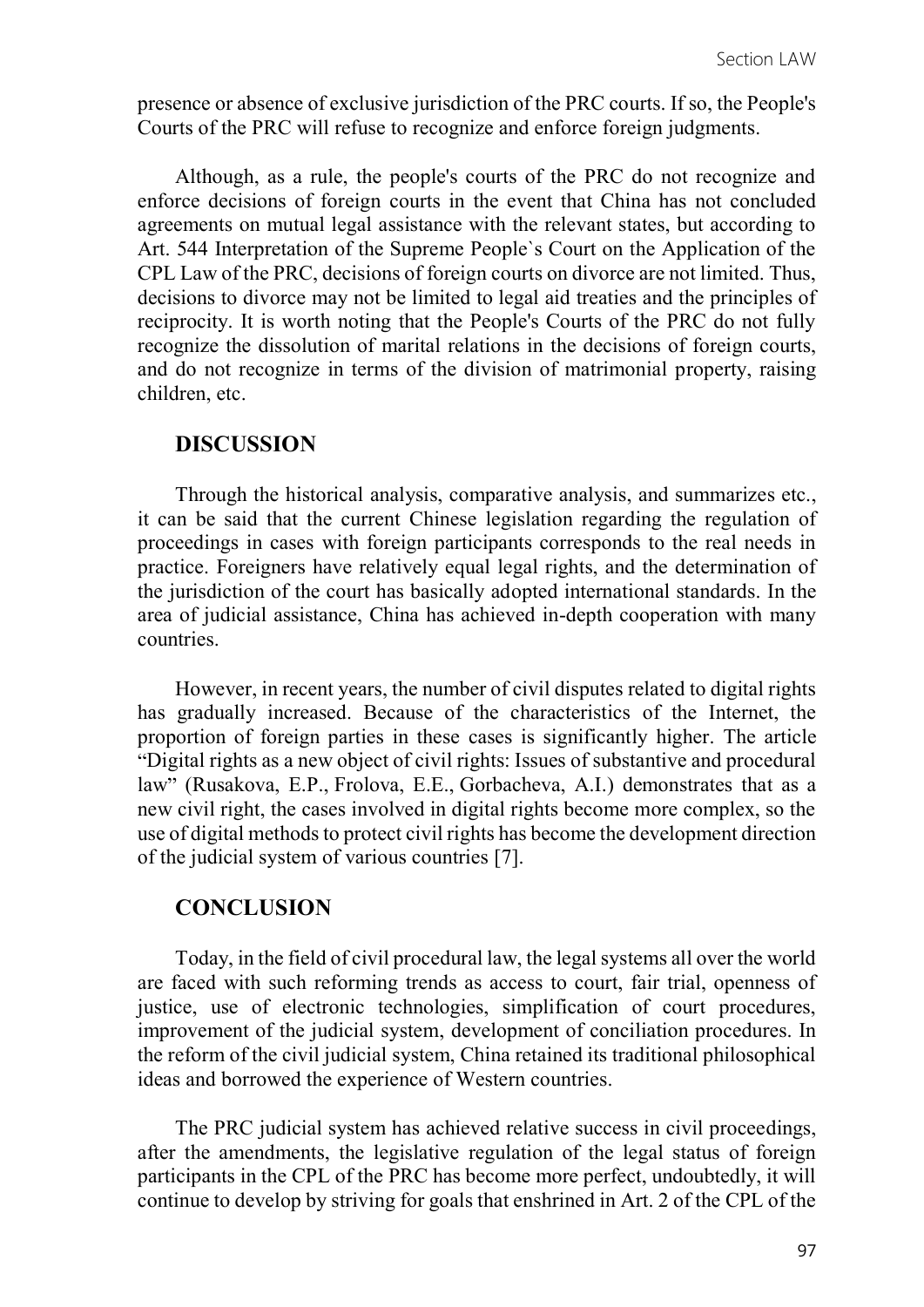PRC - The purposes of the procedural law are to protect the parties' exercise of procedural rights; ensure that a people's court finds facts, distinguishes right from wrong, applies law correctly and try civil cases in a timely manner; confirm civil rights and obligations; punish violations of civil law; protect the lawful rights and interests of the parties; educate citizens on consciously abiding by law; maintain the social and economic order; and guarantee smooth socialist development.

# ACKNOWLEDGEMNET

This work was financially supported by the Grant of the President of the Russian Federation No. NSh-2668-2020.6 "National-Cultural and Digital Trends in the Socio-Economic, Political and Legal Development of the Russian Federation in the 21st Century."

# **REFERENCES**

[1] The Civil Procedure Law of the People's Republic of China (2017 Amendment), available at: http://www.moj.gov.cn/Department/content/2018- 12/25/357\_182594.html

[2] Ermakova E.P., Rusakova E.P., Sitkareva E.V., Frolova E.E.: Main components of protecting consumers of financial products in Asian-Oceanic (APAC) countries. International Journal of Engineering and Technology (UAE), 2018, T.4. No<sub>o</sub>4.38. pp.157-162

[3] Frolova E.E., Ermakova E.P., Protopopova O.V., Consumer protection of digital financial services in Russia and abroad. Advances in Intelligent Systems and Computing. 2020. T. 1100. pp. 76-87.

[4] The Interpretation of the Supreme People's Court on the Application of the Civil Procedure Law of the People's Republic of China (Interpretation No. 5 [2015] of the Supreme People's Court, Effective Date: 02-04-2015), available at: http://cicc.court.gov.cn/html/1/218/62/84/646.html

[5] Notice of the Supreme People's Court on the Relevant Issues concerning the People's Courts to Accept Civil Cases Involving Privilege and Immunity, available at: http://www.law-lib.com/law/law\_view.asp?id=281659

[6] Kudryavtseva E.V., Proceedings in cases with the participation of foreign persons, available at: https://cyberleninka.ru/article/n/proizvodstvo-po-delam-suchastiem-inostrannyh-lits

[7] Rusakova, E.P., Frolova, E.E., Gorbacheva, A.I., Digital rights as a new object of civil rights: Issues of substantive and procedural law, Advances in Intelligent Systems and Computing, 1100 AISC, pp. 665-673

[8] Special Maritime Procedure Law of the People's Republic of China (Effective Date: 07-01-2000), available at: http://www.npc.gov.cn/wxzl/gongbao/2000-12/05/content\_5004761.html